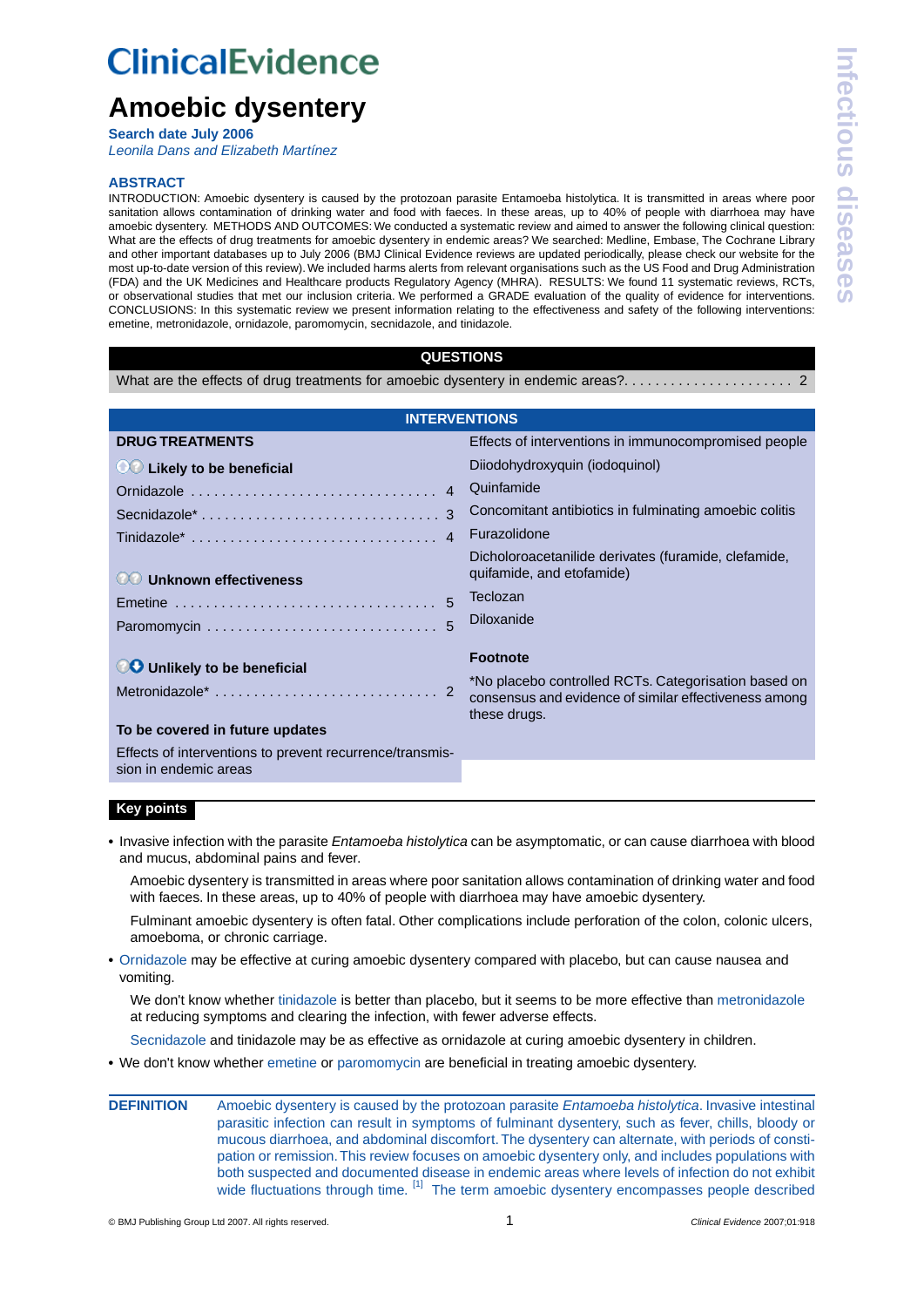as having symptomatic intestinal amoebiasis, amoebic colitis, amoebic diarrhoea, or invasive intestinal amoebiasis. Extraintestinal amoebiasis (e.g. amoebic liver abscess) and asymptomatic amoebiasis are not covered.

<span id="page-1-2"></span>

| <b>INCIDENCE/</b><br><b>PREVALENCE</b> | We found no accurate global prevalence data for E histolytica infection and amoebic dysentery.<br>Estimates on the prevalence of Entamoeba infection range from 1-40% of the population in Central<br>and South America, Africa, and Asia, and from 0.2-10.8% in endemic areas of developed countries<br>such as the USA. <sup>[2]</sup> [3] [4] [5] However, these estimates are difficult to interpret, mainly because<br>infection can remain asymptomatic or go unreported, <sup>[6]</sup> and because many older reports do not<br>distinguish E histolytica from the non-pathogenic, morphologically identical species Entamoeba<br>dispar. Development and availability of more sophisticated methods (such as the enzyme-linked<br>immunosorbent assay [ELISA] based test) to differentiate the two species might give a more accurate<br>estimate of its global prevalence. $^{[7]}$ Infection with E histolytica is a common cause of acute diarrhoea<br>in developing countries. One survey conducted in Egypt found that 38% of people with acute diar-<br>rhoea in an outpatient clinic had amoebic dysentery. <sup>[8]</sup>                                                                                                              |
|----------------------------------------|---------------------------------------------------------------------------------------------------------------------------------------------------------------------------------------------------------------------------------------------------------------------------------------------------------------------------------------------------------------------------------------------------------------------------------------------------------------------------------------------------------------------------------------------------------------------------------------------------------------------------------------------------------------------------------------------------------------------------------------------------------------------------------------------------------------------------------------------------------------------------------------------------------------------------------------------------------------------------------------------------------------------------------------------------------------------------------------------------------------------------------------------------------------------------------------------------------------------------------------------------------|
| <b>AETIOLOGY/</b>                      | Ingestion of cysts from food or water contaminated with faeces is the main route of E histolytica<br>RISK FACTORS transmission. Low standards of hygiene and sanitation, particularly those related to crowding,<br>tropical climate, contamination of food and water with faeces, and inadequate disposal of faeces,<br>all account for the high rates of infection seen in developing countries. <sup>[9] [10]</sup> It has been suggested<br>that some animals, such as dogs, pigs, and monkeys, may act as reservoir hosts to the protozoa,<br>but this has not been proven. In resource rich countries, risk factors include communal living, oral<br>and anal sex, compromised immune system, and migration or travel from endemic areas. <sup>[9]</sup> [11]<br>$[12]$                                                                                                                                                                                                                                                                                                                                                                                                                                                                           |
| <b>PROGNOSIS</b>                       | Amoebic dysentery may progress to amoeboma, fulminant colitis, toxic megacolon and colonic ul-<br>cers, and may lead to perforation. [13] Amoeboma may be mistaken for colonic carcinoma or pyo-<br>genic abscess. Amoebic dysentery may also result in chronic carriage and the chronic passing of<br>amoebic cysts. Fulminant amoebic dysentery is reported to have $55-88\%$ mortality. $^{[14]}_{\ldots}$ [15] It is<br>estimated that more than 500 million people are infected with E histolytica worldwide. [10] Between<br>40 000 and 100 000 will die each year, placing this infection second to malaria in mortality caused<br>by protozoan parasites. [16]                                                                                                                                                                                                                                                                                                                                                                                                                                                                                                                                                                                  |
| <b>AIMS OF</b>                         | To reduce the infectious period, length of illness, risks of dehydration, risks of transmission to others,<br><b>INTERVENTION</b> and rates of severe illness; to prevent complications and death, with minimal adverse effects.                                                                                                                                                                                                                                                                                                                                                                                                                                                                                                                                                                                                                                                                                                                                                                                                                                                                                                                                                                                                                        |
| <b>OUTCOMES</b>                        | Mortality; quality of life; severity of diarrhoea (duration, time to formed stools, number of loose<br>stools per day, stool volume); rate of complications (i.e. amoeboma, extension to pleural cavity,<br>chronic cyst carriage); length of hospital stay; rate of hospital admission; relief from symptoms (i.e.<br>cramps, nausea, vomiting); therapeutic cure (defined as absence of parasites in stools, disappear-<br>ance of symptoms, and healing of ulcers); failure of treatment (defined as either persistence of<br>symptoms or persistence of parasites, or both); and adverse effects of treatment.                                                                                                                                                                                                                                                                                                                                                                                                                                                                                                                                                                                                                                      |
| <b>METHODS</b>                         | BMJ Clinical Evidence search and appraisal July 2006. Additional searches were carried out using<br>these websites: NHS Centre for Reviews and Dissemination (CRD), Database of Abstracts of Re-<br>views of Effects (DARE), Health Technology Assessment (HTA), Turning Research into Practice<br>(TRIP), and National Institute for Health and Clinical Excellence (NICE) clinical guidelines. Abstracts<br>of the studies retrieved were assessed independently by two information specialists using pre-de-<br>termined criteria to identify relevant studies. Study design criteria for inclusion in this chapter were:<br>published systematic reviews and RCTs in any language. RCTs could be from 'open' studies upwards<br>and there was no minimum trial size, loss to follow up or length of follow up required. In addition<br>we use a regular surveillance protocol to capture harms alerts from organisations such as the US<br>Food and Drug Administration (FDA) and the UK Medicines and Healthcare products Regulatory<br>Agency (MHRA), which are continually added to the review as required. We have performed a<br>GRADE evaluation of the quality of evidence for interventions included in this review (see table, p<br>$8$ ). |
| <b>QUESTION</b>                        | What are the effects of drug treatments for amoebic dysentery in endemic areas?                                                                                                                                                                                                                                                                                                                                                                                                                                                                                                                                                                                                                                                                                                                                                                                                                                                                                                                                                                                                                                                                                                                                                                         |

<span id="page-1-1"></span><span id="page-1-0"></span>OPTION METRONIDAZOLE

# **Treatment failure**

*Compared with tinidazole* Metronidazole may be less effective in reducing symptoms or in clearing parasites at 30 days compared with tinidazole ([very low-quality evidence\)](#page-5-17).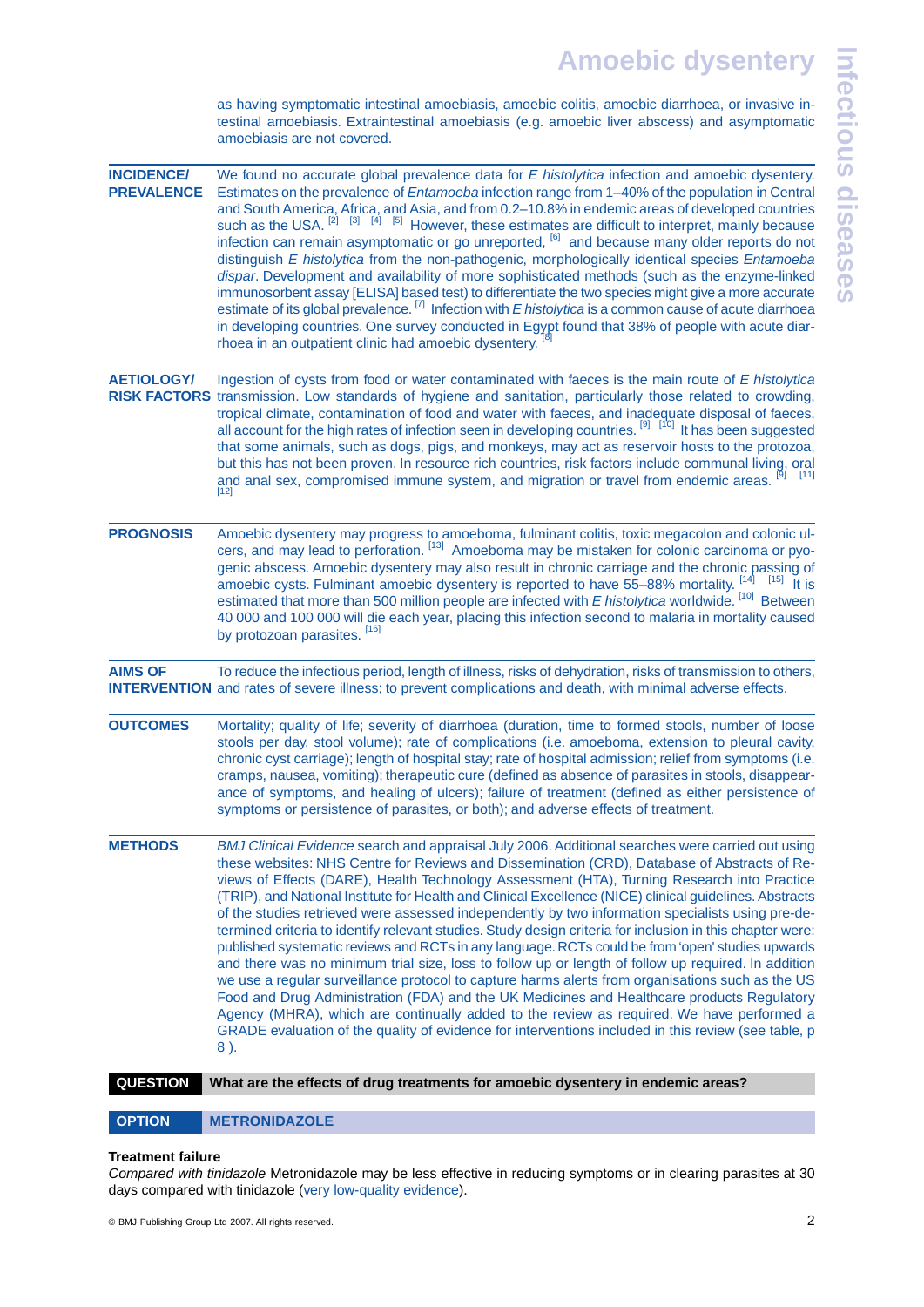**Amoebic dysentery**

# **Adverse effects**

*Compared with tinidazole* Metronidazole may be more likely to cause adverse effects compared with tinidazole [\(very](#page-5-17) [low-quality evidence\)](#page-5-17).

# **Note**

We found no direct information about whether metronidazole is better than no active treatment. We found no clinically important results about metronidazole compared with secnidazole, omidazole, emetine, or paromomycin in people with amoebic dysentery.

### **For GRADE evaulation of interventions for amoebic dysentery, [see table, p 8](#page-7-0) .**

**Benefits:** We found no systematic review.

# **Metronidazole versus placebo:**

We found no RCTs.

# **Metronidazole versus tinidazole:**

We found nine RCTs  $^{[17]}$  $^{[17]}$  $^{[17]}$   $^{[18]}$  $^{[18]}$  $^{[18]}$   $^{[19]}$  $^{[19]}$  $^{[19]}$   $^{[20]}$  $^{[20]}$  $^{[20]}$   $^{[21]}$  $^{[21]}$  $^{[21]}$   $^{[22]}$  $^{[22]}$  $^{[22]}$   $^{[23]}$  $^{[23]}$  $^{[23]}$   $^{[24]}$  $^{[24]}$  $^{[24]}$   $^{[25]}$  $^{[25]}$  $^{[25]}$  ([see table 1, p 7](#page-6-0)). Seven RCTs  $^{[17]}$ [\[18\]](#page-5-19) [\[19\]](#page-5-20) [\[20\]](#page-5-21) [\[22\]](#page-5-23) [\[23\]](#page-5-24) [\[24\]](#page-5-25) found that metronidazole increased failure rate (defined as persistence of symptoms or parasites after 30 days) compared with tinidazole, although two of the RCTs did not assess significance. <sup>[\[22\]](#page-5-23) [\[24\]](#page-5-25)</sup> One RCT <sup>[\[21\]](#page-5-22)</sup> found similar failure rates for metronidazole and tinidazole at 6 days [\(see table 1, p 7](#page-6-0)), whereas another <sup>[\[25\]](#page-5-26)</sup> found no failures for both groups at 30 days. Neither of these two RCTs performed assessments of significance. <sup>[\[21\]](#page-5-22) [\[25\]](#page-5-26)</sup> It is not clear whether two of the RCTs involved the same group of people or different groups sampled from the same population. [\[19\]](#page-5-20) [\[20\]](#page-5-21) The quality of many of the RCTs was difficult to assess because details of methods were often not described.

#### **Metronidazole versus secnidazole, ornidazole, emetine, or paromomycin:** We found no RCTs.

# **Harms: Metronidazole versus tinidazole:**

Six RCTs  $^{[17]}$  $^{[17]}$  $^{[17]}$   $^{[19]}$  $^{[19]}$  $^{[19]}$   $^{[20]}$  $^{[20]}$  $^{[20]}$   $^{[22]}$  $^{[22]}$  $^{[22]}$   $^{[23]}$  $^{[23]}$  $^{[23]}$   $^{[24]}$  $^{[24]}$  $^{[24]}$  found fewer adverse effects (nausea, vomiting, abdominal pain, bitter taste, diarrhoea, generalised weakness, furry tongue, dark urine, loss of appetite, blurring of vision, headache, sleep disturbance, vertigo, skin rash, dysuria) for tinidazole compared with metronidazole, although the differences reached statistical significance only in two RCTs (see table 1). [\[19\]](#page-5-20) [\[20\]](#page-5-21) One RCT found that fewer individuals overall reported adverse effects with metronidazole, but a greater number of these reported events were of a more severe nature (categorised as moderate). [\[18\]](#page-5-19) No significance assessment was performed. One RCT found equal numbers of adverse effects in both the metronidazole and tinidazole groups. <sup>[\[25\]](#page-5-26)</sup> One RCT did not report adverse effects ([see table 1, p 7](#page-6-0)).<sup>[\[21\]](#page-5-22)</sup>

# <span id="page-2-0"></span>**Comment:** None.

# OPTION SECNIDAZOLE

### **Treatment failure**

*Compared with ornidazole* Secnidazole may be no more effective at 10 days in clearing parasites in children with amoebic dysentery compared with ornidazole [\(low-quality evidence](#page-5-27)).

### **Note**

We found no direct information about whether secnidazole is better than no active treatment. We found no clinically important results about secnidazole compared with metronidazole, omidazole, emetine, or paromomycin in people with amoebic dysentery.

# **For GRADE evaulation of interventions for amoebic dysentery, [see table, p 8](#page-7-0) .**

**Benefits:** We found no systematic review.

**Secnidazole versus placebo:** We found no RCTs.

### **Secnidazole versus ornidazole:**

We found one RCT (102 children with amoebic dysentery). <sup>[\[26\]](#page-5-28)</sup> It found similar rates of failure to clear parasites for secnidazole (30 mg/kg daily for 3 days) and ornidazole (15 mg/kg daily for 10 days) by 10 days after treatment ended (10/42 [24%] with ornidazole *v* 19/60 [32%] with secnidazole; significance assessment not performed).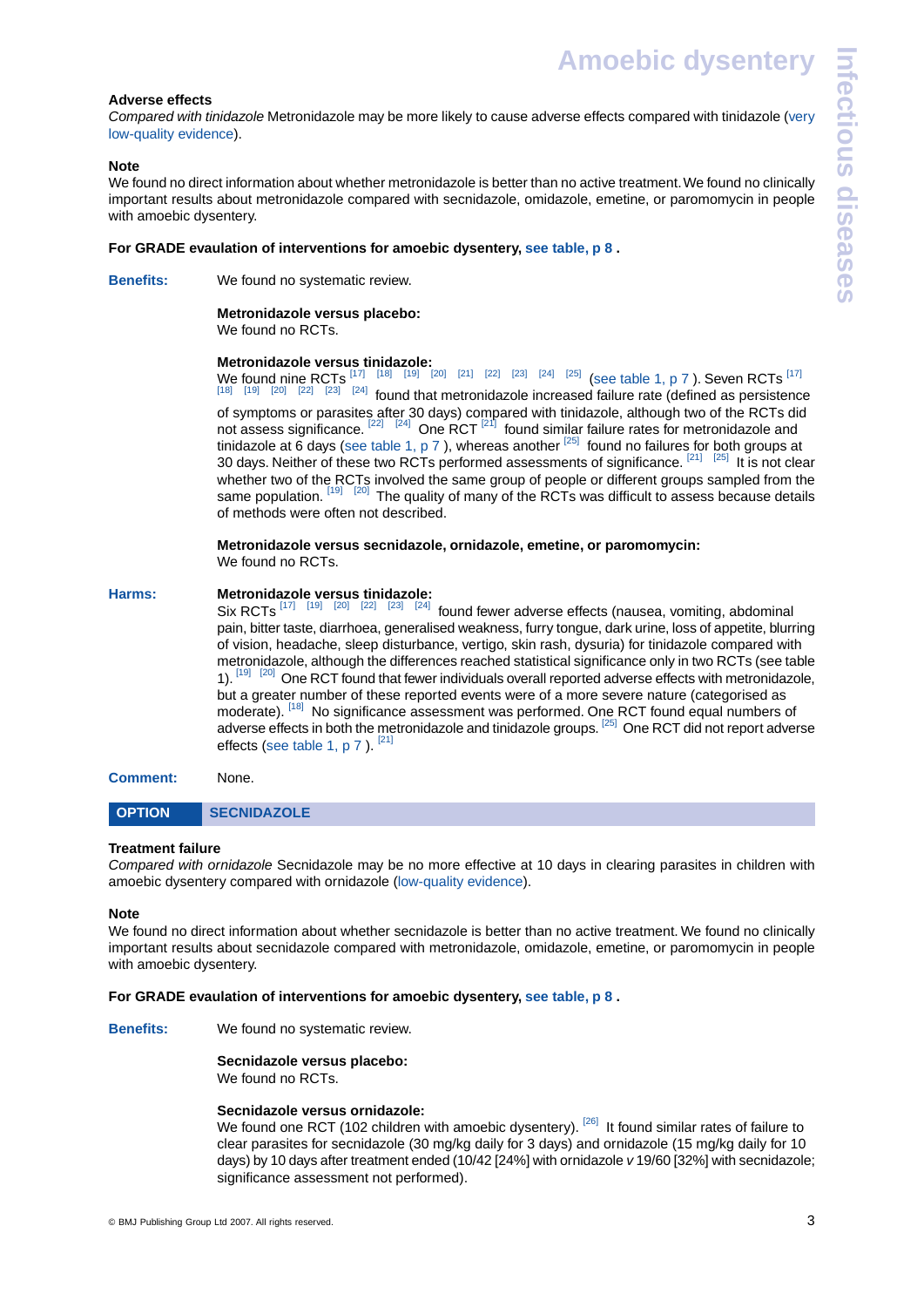**Secnidazole versus metronidazole, tinidazole, emetine, or paromomycin:** We found no RCTs.

| Harms: | Secnidazole versus ornidazole:                                               |
|--------|------------------------------------------------------------------------------|
|        | The RCT found no adverse effects with either secnidazole or ornidazole. [26] |

<span id="page-3-0"></span>

|--|

# **Treatment failure**

*Compared with placebo* Ornidazole may be more effective in clearing parasites at 8–10 days compared with placebo ([low-quality evidence\)](#page-5-27).

*Compared with secnidazole* Ornidazole may be as effective in clearing parasites at 10 days in children with amoebic dysentery compared with secnidazole (low-quality evidence).

*Compared with tinidazole* Ornidazole may be as effective in eradicating parasites at 4 weeks in children with amoebic dysentery compared with tinidazole [\(very low-quality evidence](#page-5-17)).

# **For GRADE evaulation of interventions for amoebic dysentery, [see table, p 8](#page-7-0) .**

**Benefits:** We found no systematic review.

# **Ornidazole versus placebo:**

We found one RCT (55 people aged 5–92 years with amoebic dysentery).  $[27]$  It found that ornidazole (500 mg three times daily for 3 days) reduced failure rate compared with placebo (AR for failure to clear parasites after 8–10 days: 7/35 [20.0%] with ornidazole *v* 20/20 [100%] with placebo; significance assessment not performed).

# **Ornidazole versus tinidazole:**

We found one RCT (40 children aged 1-13 years with amoebic dysentery). <sup>[\[28\]](#page-5-30)</sup> It found similar treatment failure rate between ornidazole (50 mg/kg daily for 3 days) and tinidazole (50 mg/kg daily for 3 days; AR for failure to eradicate parasites after 4 weeks: 0/18 [0%] with ornidazole *v* 1/17 [5.9%] with tinidazole; significance assessment not performed). Most of the children in the RCT also had [helminthiasis](#page-4-2) (presence of ascaris, trichuris, or ancylostoma: 17/20 [85%] in the tinidazole group *v* 18/20 [90%] in the ornidazole group), which may have masked the clinical outcomes. [\[28\]](#page-5-30)

# **Ornidazole versus secnidazole:**

[See benefits of secnidazole, p 3](#page-2-0) .

**Ornidazole versus metronidazole, ornidazole, emetine, or paromomycin:** We found no RCTs.

# **Harms: Ornidazole versus placebo:**

Nausea and vomiting were more common with ornidazole than with placebo (AR for adverse events: 3/35 [8.6%] with ornidazole *v* 0/20 [0%] with placebo; significance assessment not performed). <sup>[\[27\]](#page-5-29)</sup>

### **Ornidazole versus tinidazole:**

<span id="page-3-1"></span>The RCT reported mild vomiting in one person with ornidazole. <sup>[\[28\]](#page-5-30)</sup>

# **Ornidazole versus secnidazole:**

[See harms of secnidazole, p 3](#page-2-0) .

| None. |
|-------|
|       |

```
OPTION TINIDAZOLE
```
### **Treatment failure**

*Compared with metronidazole* Tinidazole may be more effective in reducing symptoms or clearing parasites at 30 days compared with metronidazole [\(very low-quality evidence](#page-5-17)).

*Compared with ornidazole* Tinidazole may be as effective at 4 weeks in eradicating parasites in children with amoebic dysentery compared with ornidazole (very low-quality evidence).

### **Adverse effects**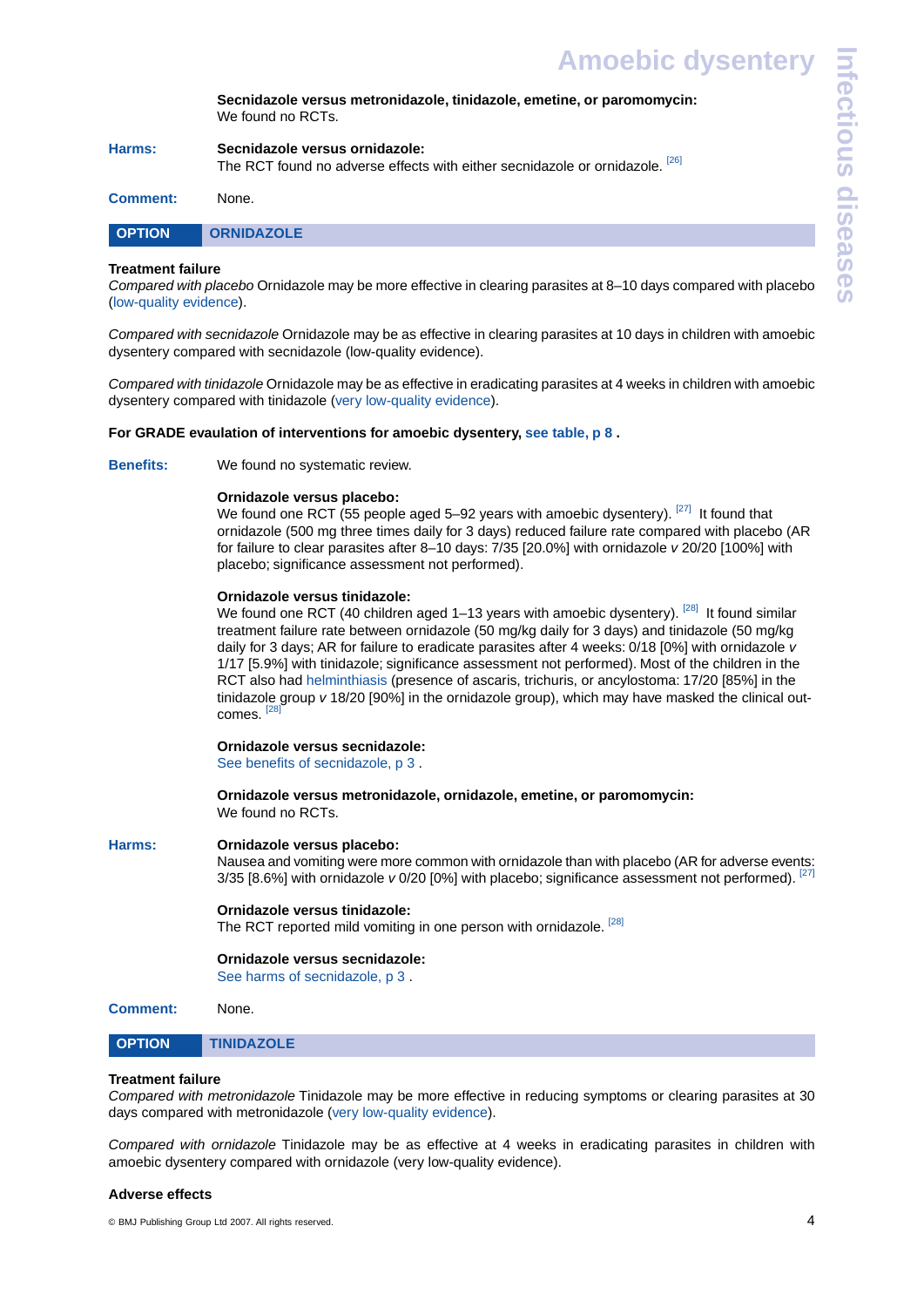*Compared with metronidazole* Tinidazole may be less likely to cause adverse effects compared with metronidazole (very low-quality evidence).

# **Note**

We found no direct information about whether tinidazole is better than no active treatment. We found no clinically important results about tinidazole compared with secnidazole, emetine, or paromomycin in children with amoebic dysentery.

# **For GRADE evaulation of interventions for amoebic dysentery, [see table, p 8](#page-7-0) .**

**Benefits:** We found no systematic review.

**Tinidazole versus placebo:** We found no RCTs.

**Tinidazole versus metronidazole:** [See benefits of metronidazole, p 2](#page-1-1) .

**Tinidazole versus ornidazole:** [See benefits of ornidazole, p 4](#page-3-0) .

**Tinidazole versus secnidazole, emetine, or paromomycin:** We found no RCTs.

**Harms: Tinidazole versus metronidazole:** [See harms of metronidazole, p 2](#page-1-1) .

> <span id="page-4-0"></span>**Tinidazole versus ornidazole:** [See harms of ornidazole, p 4](#page-3-0) .

**Comment:** None.

| <b>OPTION</b> | <b>METINE</b> |
|---------------|---------------|

**We found no direct information about emetine in the treatment of people with amoebic dysentery.We found no clinically important results about emetine compared with metronidazole, tinidazole, secnidazole, ornidazole, or paromomycin in the treatment of people with amoebic dysentery.**

**For GRADE evaulation of interventions for amoebic dysentery, [see table, p 8](#page-7-0) .**

**Benefits:** We found no systematic review or RCTs comparing emetine versus placebo, metronidazole, tinidazole, secnidazole, ornidazole, or paromomycin.

<span id="page-4-1"></span>**Harms:** We found no RCTs.

**Comment:** None.

| <b>OPTION</b> | <b>PAROMOMYCIN</b> |
|---------------|--------------------|
|               |                    |

**We found no direct information about paromomycin in the treatment of people with amoebic dysentery. We found no clinically important results about paromomycin compared with metronidazole, tinidazole, secnidazole, ornidazole, or emetine in the treatment of people with amoebic dysentery.**

**For GRADE evaulation of interventions for amoebic dysentery, [see table, p 8](#page-7-0) .**

<span id="page-4-3"></span>**Benefits:** We found no systematic review or RCTs comparing paromomycin versus placebo, metronidazole, tinidazole, secnidazole, ornidazole, or emetine.

<span id="page-4-2"></span>**Harms:** We found no RCTs.

**Comment:** None.

# **GLOSSARY**

**Amoeboma** A granulomatous lesion of the caecum or ascending colon caused by localised chronic *E histolytica* infection.

**Enzyme linked immunosorbent assay [ELISA]** A testing method using immune responses to detect substances such as hormones, bacterial antigens and antibodies.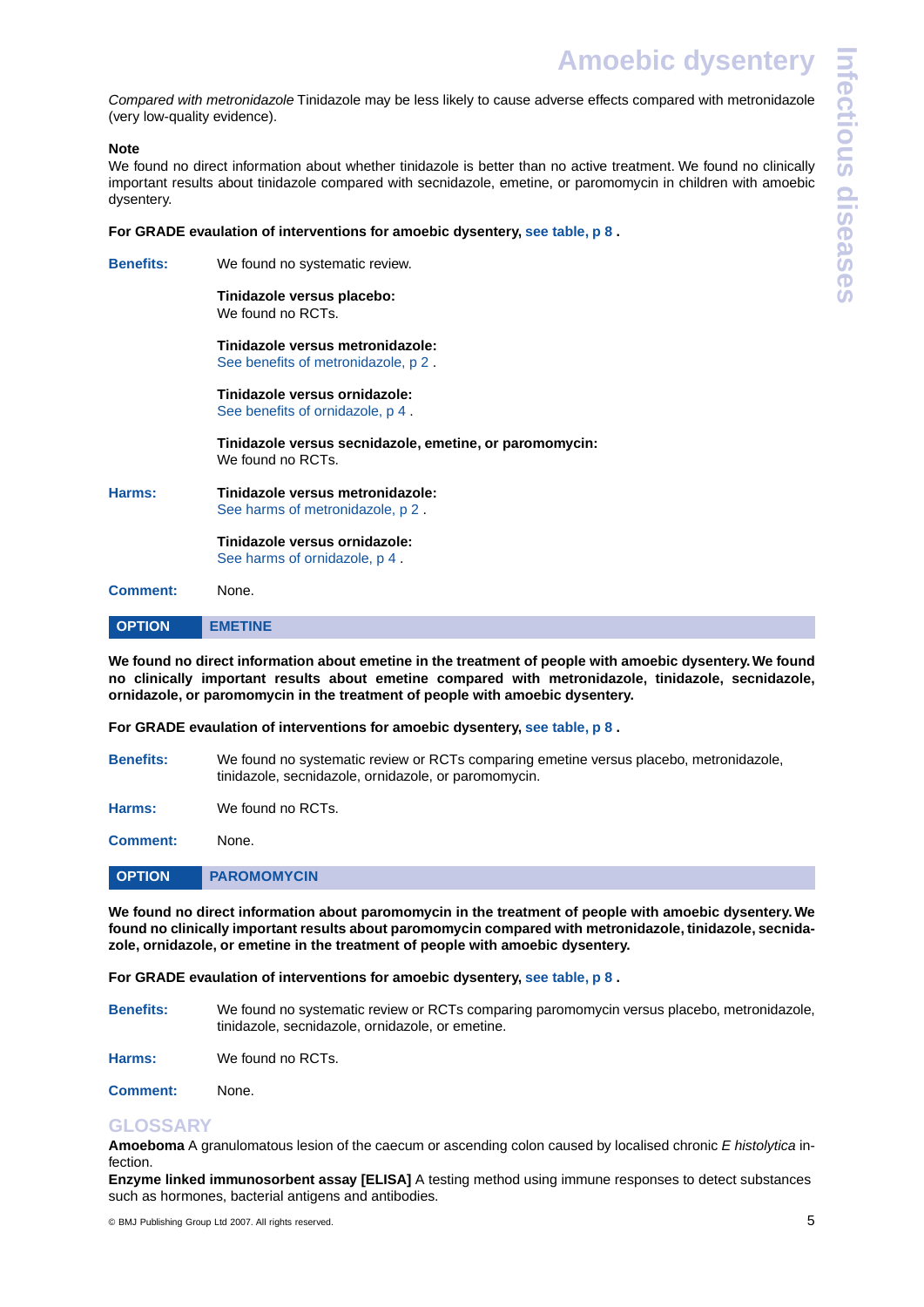<span id="page-5-27"></span>**Low-quality evidence** Further research is very likely to have an important impact on our confidence in the estimate of effect and is likely to change the estimate.

<span id="page-5-17"></span>**Very low-quality evidence** Any estimate of effect is very uncertain.

# <span id="page-5-1"></span>**REFERENCES**

- <span id="page-5-2"></span>1. Last JM (editor). *A dictionary of epidemiology, 3rd ed.* New York: Oxford Univer-sity Press; 1995.
- <span id="page-5-3"></span>2. Rivera WI, Tachibana H, Kanbara H. Field study on the distribution of *Entamoeba histolytica* and *Entamoeba dispar* in the northern Philippines as detected by PCR. *Am J Trop Med Hyg* 1998;59:916–921[.\[PubMed\]](http://www.ncbi.nlm.nih.gov/pubmed/9886200)
- <span id="page-5-4"></span>3. Haque R, Faruque ASG, Hahn P, et al. *Entamoeba histolytica* and *Entamoeba dispar* infection in children in Bangladesh. *J Infect Dis* 1997;175:734–736[.\[PubMed\]](http://www.ncbi.nlm.nih.gov/pubmed/9041357)
- <span id="page-5-5"></span>4. Braga LL, Mendonca Y, Paiva CA, et al. Seropositivity for and intestinal colonization with *Entamoeba histolytica* and *Entamoeba dispar* in individuals in Northeastern Brazil. *J Clin Microbiol* 1998;36:3044–3045.[\[PubMed\]](http://www.ncbi.nlm.nih.gov/pubmed/9738064)
- <span id="page-5-7"></span><span id="page-5-6"></span>5. Chacin-Bonilla L, Bonillla E, Parra AM, et al. Prevalence of *Entamoeba histolytica* and other intestinal parasites in a community from Maracaibo, in Venezuela. *Ann Trop Med Parasitol* 1992;86:373–380.[\[PubMed\]](http://www.ncbi.nlm.nih.gov/pubmed/1463357)
- <span id="page-5-8"></span>6. Anonymous. Amoebiasis. *Wkly Epidemiol Rec* 1997;72:97–99[.\[PubMed\]](http://www.ncbi.nlm.nih.gov/pubmed/9100475)
- 7. Huston CD, Petri WA. Amoebiasis: clinical implications of the recognition of *Entamoeba dispar*. *Curr Infect Dis Rep* 1999;1:441–447.
- <span id="page-5-9"></span>8. Abd-Alla MD, Ravdin JI. Diagnosis of amoebic colitis by antigen capture ELISA in patients presenting with acute diarrhoea in Cairo, Egypt. *Trop Med Int Health* 2002;7:365–370.[\[PubMed\]](http://www.ncbi.nlm.nih.gov/pubmed/11952953)
- <span id="page-5-11"></span><span id="page-5-10"></span>9. Davis AN, Haque R, Petri WA. Update on protozoan parasites of the intestine. *Curr Opin Gastroenterol* 2002;18:10–14[.\[PubMed\]](http://www.ncbi.nlm.nih.gov/pubmed/17031224)
- <span id="page-5-12"></span>10. Lucas R, Upcroft JA. Clinical significance of the redefinition of the agent of amoebiasis. *Rev Latinoam Microbiol* 2001;43:183–187[.\[PubMed\]](http://www.ncbi.nlm.nih.gov/pubmed/17061507)
- <span id="page-5-13"></span>11. Petri WA, Singh U. Diagnosis and management of amebiasis. *Clin Infect Dis* 1999;29:1117–1125.[\[PubMed\]](http://www.ncbi.nlm.nih.gov/pubmed/10524950)
- <span id="page-5-14"></span>12. Stanley SL. Amoebiasis. *Lancet* 2003;361:1025–1034[.\[PubMed\]](http://www.ncbi.nlm.nih.gov/pubmed/12660071)
- <span id="page-5-15"></span>13. Haque R, Huston CD, Hughes M, et al. Amebiasis. *N Engl J Med* 2003;348:1565–1573.[\[PubMed\]](http://www.ncbi.nlm.nih.gov/pubmed/12700377)
- <span id="page-5-0"></span>14. Singh B, Moodley J, Ramdial PK. Fulminant amoebic colitis: a favorable outcome. *Int Surg* 2001;86:77–81.[\[PubMed\]](http://www.ncbi.nlm.nih.gov/pubmed/11918241)
- 15. Vargas M, Pena A. Toxic amoebic colitis and amoebic colon perforation in children: an improved prognosis. *J Pediatr Surg* 1976;11:223–225.[\[PubMed\]](http://www.ncbi.nlm.nih.gov/pubmed/1263062)
- <span id="page-5-42"></span><span id="page-5-41"></span><span id="page-5-40"></span><span id="page-5-39"></span><span id="page-5-38"></span><span id="page-5-37"></span><span id="page-5-36"></span><span id="page-5-35"></span><span id="page-5-34"></span><span id="page-5-33"></span><span id="page-5-32"></span><span id="page-5-31"></span><span id="page-5-18"></span><span id="page-5-16"></span>16. Espinosa-Cantellano M, Martínez-Palomo A. Recent developments in amoebiasis research. *Curr Opin Infect Dis* 2000;13:451–456[.\[PubMed\]](http://www.ncbi.nlm.nih.gov/pubmed/11964813)
- <span id="page-5-19"></span>17. Singh G, Kumar S. Short course of single daily dosage treatment with tinidazole and metronidazole in intestinal amoebiasis: a comparative study. *Curr Med Res Opin* 1977;5:157–160[.\[PubMed\]](http://www.ncbi.nlm.nih.gov/pubmed/340132)
- <span id="page-5-20"></span>18. Swami B, Lavakusulu D, Sitha Devi C. Tinidazole and metronidazole in the treatment of intestinal amoebiasis. *Curr Med Res Opin* 1977;5:152–156[.\[PubMed\]](http://www.ncbi.nlm.nih.gov/pubmed/340131)
- <span id="page-5-21"></span>19. Misra NP, Gupta RC. A comparison of a short course of single daily dosage therapy of tinidazole with metronidazole in intestinal amoebiasis. *J Int Med Res* 1977;5:434–437[.\[PubMed\]](http://www.ncbi.nlm.nih.gov/pubmed/590600)
- <span id="page-5-22"></span>20. Misra NP. A comparative study of tinidazole with metronidazole as a single daily dose for three days in symptomatic intestinal amoebiasis. *Drugs* 1978;15(suppl 1):19–22.
- <span id="page-5-23"></span>21. Chunge CN, Estambale BBA, Pamba HO, et al. Comparison of four nitroimidazole compounds for treatment of symptomatic amoebiasis in Kenya. *East Afr Med J* 1989;66:724–727.[\[PubMed\]](http://www.ncbi.nlm.nih.gov/pubmed/2606014)
- <span id="page-5-25"></span><span id="page-5-24"></span>22. Misra NP, Laiq SM. Comparative trial of tinidazole and metronidazole in intestinal amebiasis. *Curr Ther Res Clin Exp* 1974;16:1255–1263[.\[PubMed\]](http://www.ncbi.nlm.nih.gov/pubmed/4218153)
- <span id="page-5-26"></span>23. Joshi HD, Shah BM. A comparative study of tinidazole and metronidazole in treatment of amoebiasis. *Indian Pract* 1975:295–302.
- <span id="page-5-28"></span>24. Awal ARMA, Ali S.Tinidazole in the treatment of symptomatic intestinal amoebiasis. *Curr Ther Res Clin Exp* 1979;26:962–966.
- <span id="page-5-29"></span>25. Mathur SN, Itigi A, Rao PD, et al. Evaluation of tinidazole in treatment of amoebiasis. *Ind Med Gaz* 1976;361–364.
- <span id="page-5-30"></span>26. Toppare MF, Kitapci F, Senses DA, et al. Ornidazole and secnidazole in the treatment of symptomatic intestinal amoebiasis in childhood. *Trop Doct* 1994;24:183–184.[\[PubMed\]](http://www.ncbi.nlm.nih.gov/pubmed/7801374)
- 27. Apt W, Perez C, Miranda C, et al. Tratamiento de la amebiasis intestinal y giardiasis con ordinazol [in Spanish]. *Rev Med Chile* 1983;111:1130–1133[.\[PubMed\]](http://www.ncbi.nlm.nih.gov/pubmed/6379802)
- 28. Panggabean A, Sutjipto A, Aldy D, et al. Tinidazole versus ornidazole in amebic dysentery in children (a double blind trial). *Paediatr Indones* 1980;20:229–235.[\[PubMed\]](http://www.ncbi.nlm.nih.gov/pubmed/7012759)

#### **Leonila F Dans**

Associate Professor Department of Pediatrics and Clinical Epidemiology University of Philippines Manila Philippines

# **Elizabeth G Martínez**

Associate Professor Department of Pediatrics and Clinical Epidemiology University of Philippines Manila Philippines

Competing interests: Elizabeth Martínez is employed as Therapeutic Category Head, by United Laboratories Inc.

# **Disclaimer**

The information contained in this publication is intended for medical professionals. Categories presented in Clinical Evidence indicate a judgement about the strength of the evidence available to our contributors prior to publication and the relevant importance of benefit and harms. We rely on our contributors to confirm the accuracy of the information presented and to adhere to describe accepted practices. Readers should be aware that professionals in the field may have different opinions. Because of this and regular advances in medical research we strongly recommend that readers' independently verify specified treatments and drugs including manufacturers' guidance. Also, the categories do not indicate whether a particular treatment is generally appropriate or whether it is suitable for a particular individual. Ultimately it is the readers' responsibility to make their own professional judgements, so to appropriately advise and treat their patients. To the fullest extent permitted by law, BMJ Publishing Group Limited and its editors are not responsible for any losses, injury or damage caused to any person or property (including under contract, by negligence, products liability or otherwise) whether they be direct or indirect, special, incidental or consequential, resulting from the application of the information in this publication.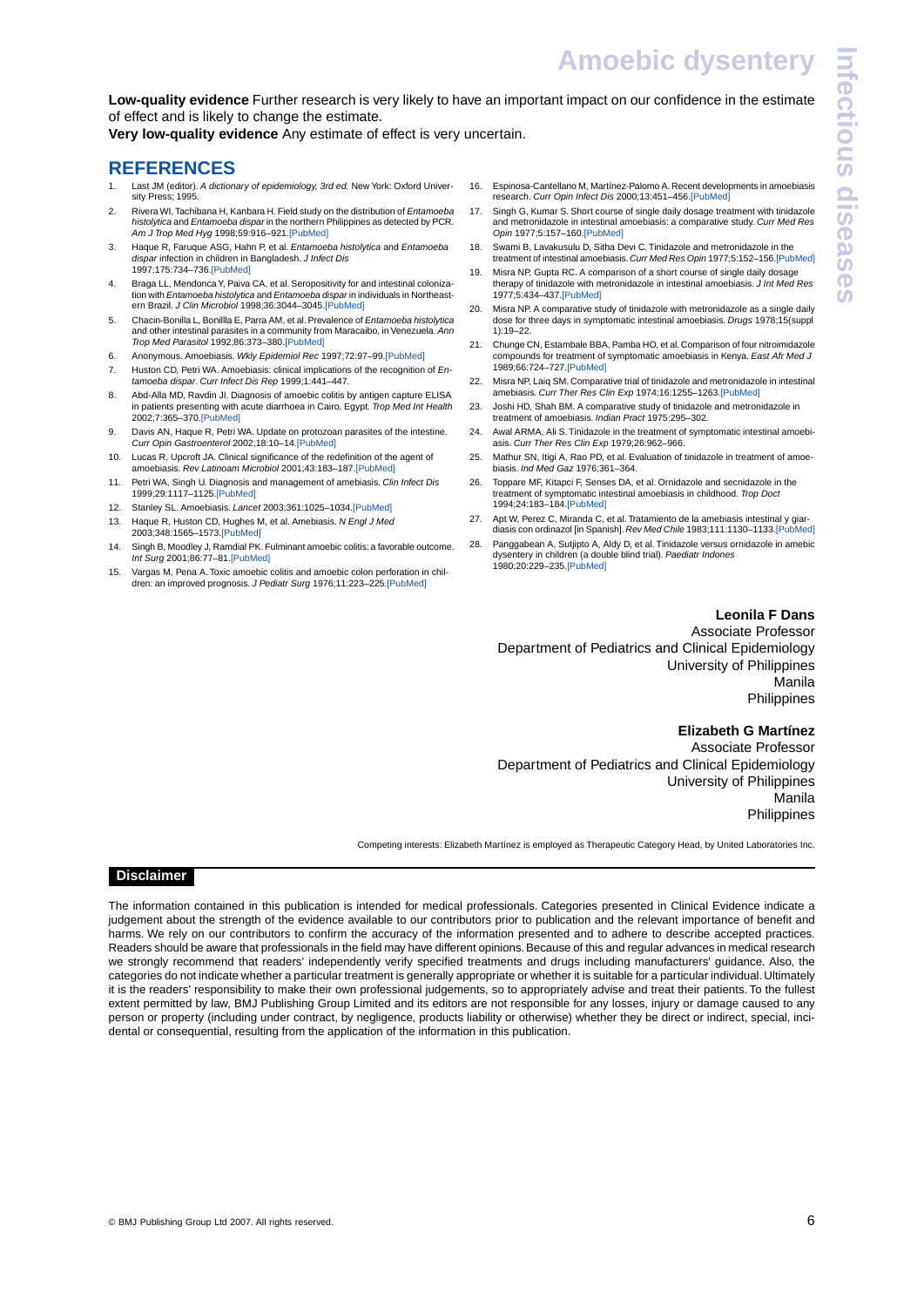# **Amoebic dysentery**

|  | TABLE |  |  |
|--|-------|--|--|
|  |       |  |  |
|  |       |  |  |

Findings of RCTs comparing metronidazole versus tinidazole [\(see text, p 2](#page-1-2)).

|                                                                                                                                                                                                                                        |                                                                     | Failure rates*                                                                                                                                    |                                          | <b>Adverse effects</b>                   |                                            |  |  |
|----------------------------------------------------------------------------------------------------------------------------------------------------------------------------------------------------------------------------------------|---------------------------------------------------------------------|---------------------------------------------------------------------------------------------------------------------------------------------------|------------------------------------------|------------------------------------------|--------------------------------------------|--|--|
| Ref                                                                                                                                                                                                                                    | Population                                                          | Tinidazole v metronidazole                                                                                                                        | p value                                  | Tinidazole v metronidazole               | P value                                    |  |  |
| $[17]$                                                                                                                                                                                                                                 | 60 people aged 16-55 years                                          | 2/27 (7%) v 12/29 (41%)                                                                                                                           | < 0.01                                   | 14/27 (52%) v 22/29 (76%)                | Significance assessment not per-<br>formed |  |  |
| $[18]$                                                                                                                                                                                                                                 | $60^{\text{T}}$ people, mean age 30.5 years<br>(range not reported) | 1/29 (3%) v 12/27 (44%)                                                                                                                           | < 0.01                                   | 15/29 (52%) v 10/27 (37%) <sup>‡</sup>   | Significance assessment not per-<br>formed |  |  |
| $[19]$                                                                                                                                                                                                                                 | 60 hospitalised people aged 16-60<br>years <sup>s</sup>             | 3/30 (10%) v 14/30 (47%)                                                                                                                          | < 0.01                                   | 8/30 (27%) v 16/30 (53%)                 | P < 0.05                                   |  |  |
| $[20]$                                                                                                                                                                                                                                 | 60 hospitalised people aged 16-60<br>years <sup>9</sup>             | 3/29 (10%) v 14/30 (47%)                                                                                                                          | < 0.01                                   | 8/29 (28%) v 16/30 (53%)                 | P < 0.05                                   |  |  |
| $[21]$                                                                                                                                                                                                                                 | 225 people aged 12-65 years <sup>1</sup>                            | 78/123 (63%) v 60/102 (59%)                                                                                                                       | Significance assessment not<br>performed | Not reported                             | Significance assessment not per-<br>formed |  |  |
| $[22]$                                                                                                                                                                                                                                 | 60 people aged 16-50 years                                          | 7/30 (23%) v 8/30 (27%)                                                                                                                           | Significance assessment not<br>performed | 2/30 (7%) v 9/30 (30%)                   | Significance assessment not per-<br>formed |  |  |
| $[23]$                                                                                                                                                                                                                                 | 60 people aged 20-50 years                                          | 1/30 (3%) v 6/30 (20%)                                                                                                                            | $< 0.05$ **                              | 6/30 (20%) v 7/30 (23%)                  | Significance assessment not per-<br>formed |  |  |
| $[24]$                                                                                                                                                                                                                                 | 66 people aged 10–60 years <sup>11</sup>                            | 2/22 (9.1%) with tinidazole 2 g for<br>3 days v 2/21 (9.5%) with tinidazole<br>2 g for 2 days v 4/23 (17.4%) with<br>metronidazole 2 g for 2 days | Significance assessment not<br>performed | 6/22 (27%) v 4/21 (19%) v 14/23<br>(61%) | Significance assessment not per-<br>formed |  |  |
| $[25]$                                                                                                                                                                                                                                 | 60 people $^{++}$                                                   | 0/30 tinidazole 2 g for 3 days (0%) v<br>$0/30(0\%)$                                                                                              | Significance assessment not<br>performed | 9/30 (30%) v 9/30 (30%)                  | Significance assessment not per-<br>formed |  |  |
| *Failure rates defined as persistence of symptoms or parasites after 30 days in seven trials [17] [18] [19] [20] [22] [23] [24] and as persistence of parasites after 6 days in one trial. [21] <sup>†</sup> Entamoeba histolytica pre |                                                                     |                                                                                                                                                   |                                          |                                          |                                            |  |  |

<span id="page-6-0"></span>same group of people or different groups sampled from the same population. <sup>[\[19\]](#page-5-33)</sup> [\[20\]](#page-5-34) I Participants in one RCT were randomised into four treatment groups: branded metronidazole, branded tinidazole, generic metronidazole, and generic tinidazole. <sup>[\[21\]](#page-5-35)</sup> \*\*This RCT reported that tinidazole significantly reduced failure rates; however, recalculation showed no significant difference (P greater-than or equal to 0.10). <sup>[\[23\]](#page-5-37)</sup> <sup>††</sup> The results presented here for this RCT are pooled for the branded and generic preparations of each drug.  $^{[24]}$  $^{[24]}$  $^{[24]}$  Participants in the RCT were randomised into three treatment groups: tinidazole 2 g for 3 days, tinidazole 2 g for 2 days, and metronidazole 2 g for 2 days. The results for this RCT are presented in that order.<sup>#‡</sup> The age interval was not specified, but 11 people were under 20 years old.